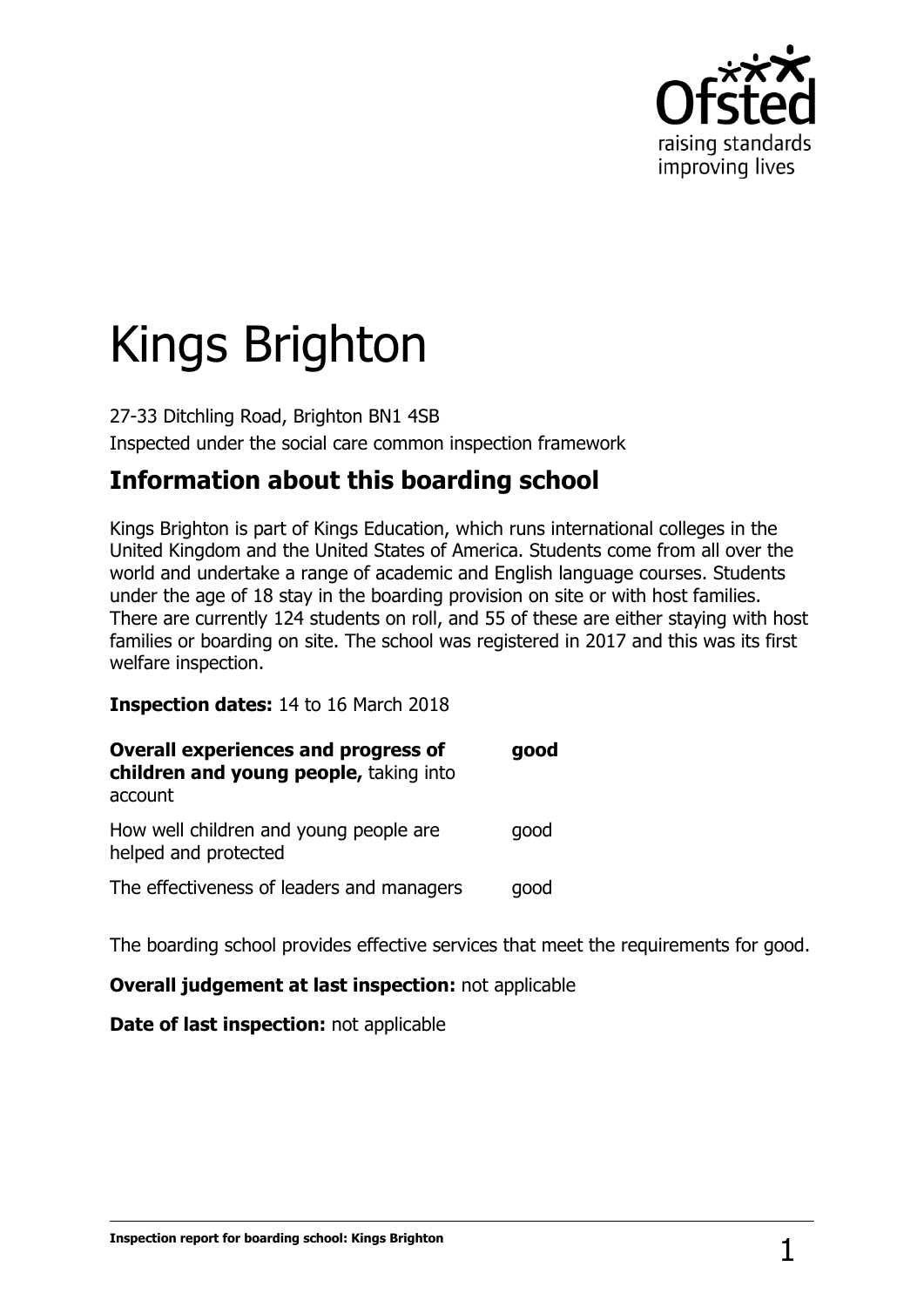

## **Key findings from this inspection**

This boarding school is good because:

- Taking into account the short time that the school has been open, students have settled in and are achieving well.
- Senior leaders and managers, who have the required skills, knowledge and experience, have worked well together to ensure that the school operates to a good standard in a short period of time.
- Students enjoy their time at the school and benefit from the excellent standard of accommodation.
- Students enjoy positive relationships with the staff and their host families. There is an excellent enrichment programme that provides a range of activities both on site and in the local and wider community.
- Safeguarding is well managed and understood. Students say that they feel safe and are supported to make safe choices.
- The school promotes a positive culture of inclusiveness and learning in a multicultural environment.
- Supportive and challenging governance ensures good oversight of the school's practices.

The boarding school's areas for development:

- **Review the number of staff across the school as the number of students increases.**
- $\blacksquare$  Develop further systems that allow for measuring the progress made by students, in addition to the current system that only allows for educational progress to be recorded.
- Develop a self-evaluation plan that is in line with the current inspection framework.

## **Inspection judgements**

#### **Overall experiences and progress of children and young people: good**

The school is meeting its aims to provide a setting where students can study in a safe environment to academically succeed so that they go on to university or other educational establishment.

Students benefit from the boarding experience. They gain confidence as a result of living away from home, and improve their independence skills. They enjoy organised weekend activities that take in the local and wider cultural aspects of living in the UK. There is a strong culture of community within the school. The school is successful in creating an environment that is inclusive and non-discriminatory.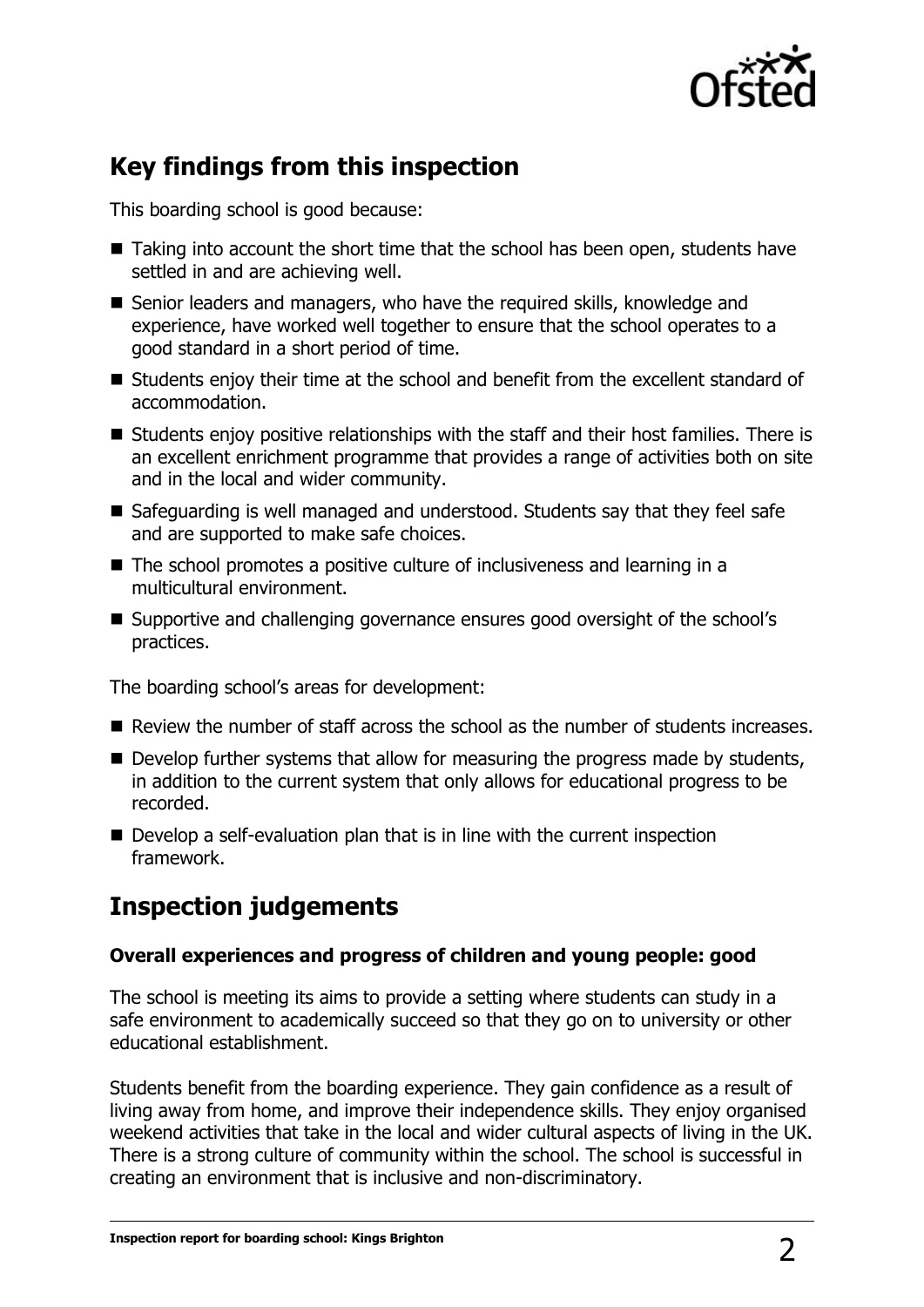

Systems for measuring the progress made by students, other than educational progress, are being reviewed. The school needs to formalise the recording of how it measures non-academic progress.

The staff apply a sensitive and thoughtful approach towards the students. Relationships are warm and nurturing. The students make friends with a range of others from different cultures and backgrounds. The students respond well to staff's guidance and support. As a result, there are extremely low levels of disruptive or negative behaviours.

Students who live on site are accommodated in modern, high-quality, individual bedrooms with ensuite facilities. Host families are well supported and report that they are very happy with the service that they receive from the host family coordinator at the school. Students who live with host families are very happy and speak positively about their host family and of their home.

Students are supported to access health-related professionals if required. Safe medication administration is currently undertaken by a few staff, and this meets the current needs of the students. There are suitable numbers of staff on duty at all times who can administer first aid.

Students are able to stay in touch with friends and family via a wide range of communication methods. They receive guidance and support on the safe use of all forms of social media.

Students benefit from a wide range of healthy food choices provided by the catering department. Meals are nutritious and of a good quality. Mealtimes are social occasions when students enjoy each other's company. A strength of the school is its focus on bringing students together as a community through activities that they want to participate in. This includes enrichment activities at lunchtime.

Induction processes are very well arranged and delivered. Suitable information is provided prior to and at the time of the students' arrival. This flow of information continues for the time that they are at the school. The school has a range of staff who are very well informed of decisions that need to be made regarding students moving on at the end of their educational courses.

#### **How well children and young people are helped and protected: good**

Student behaviour is excellent. Students are polite, pleasant and articulate. Students under the age of 18 occupy the same boarding provision as over 18-year-olds. However, there is well-organised separation of gender and age, with effective close monitoring at all times. This ensures the safety of students.

The school has a strong safeguarding culture. Safeguarding is led by an experienced senior manager. The school has systems in place should an allegation be made or a concern be highlighted that a student is at risk of actual or potential harm. There has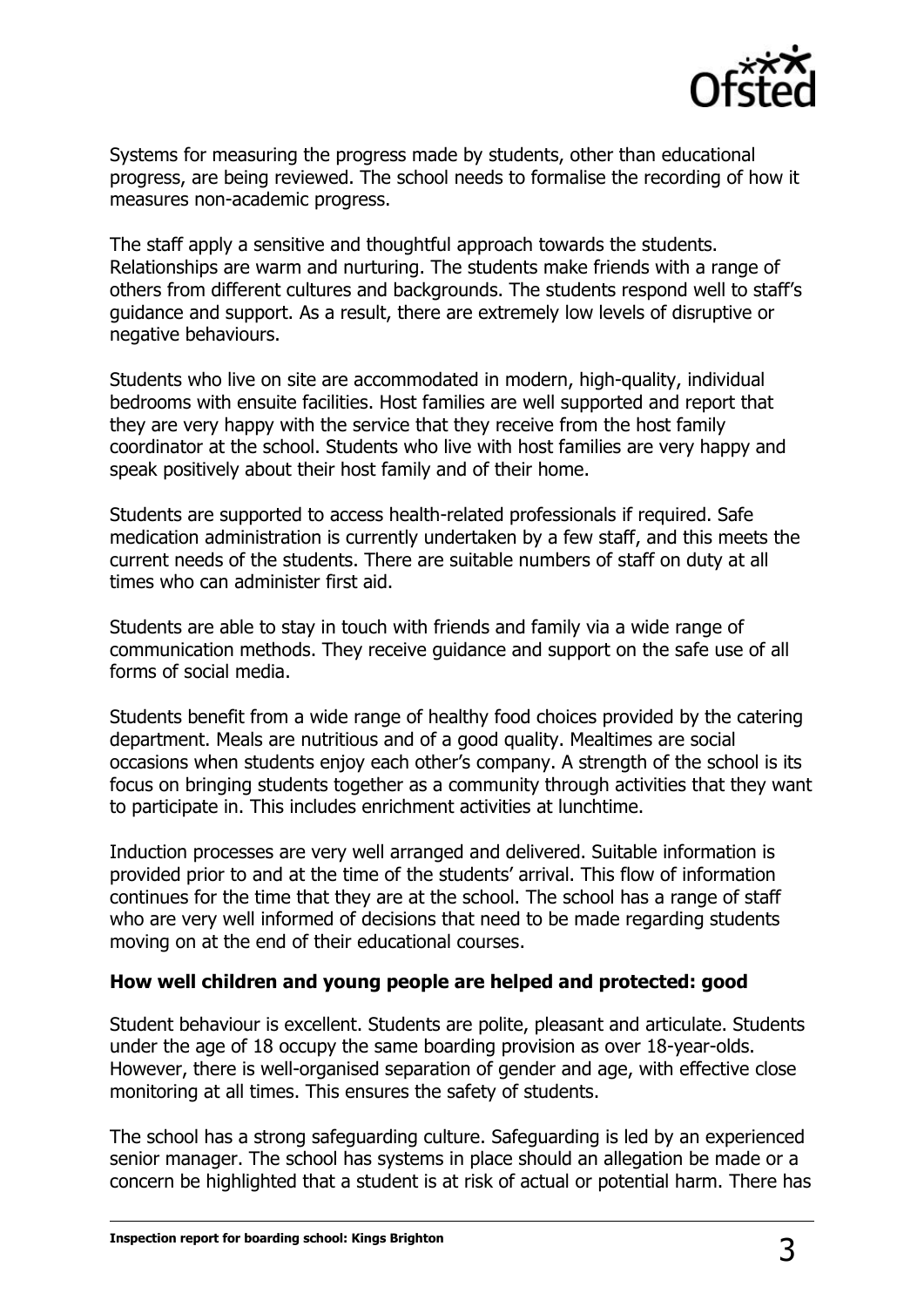

not been the need to make a referral to local safeguarding agencies, to date. The safeguarding lead is very well informed of, and has close working links with, the Local Safeguarding Children Board and its responsibilities.

Students said that they feel safe and that there is no bullying or tension between different groups based on culture, religion or ethnicity.

The staff have all completed safeguarding training sessions. This includes topics such as radicalisation, sexual exploitation and female genital mutilation. Local risks are known and documented, and staff advise students on how to keep themselves safe when out in the local community. A strength of the school is its use of visual information around the school and the boarding provision, that constantly reminds students how to keep safe and who to talk to if they have a worry or are concerned about a friend. No serious concerns have arisen since the school's opening.

There are robust procedures in place for staff to follow if a student is late or missing. This includes procedures for host families to take. Going missing is not an issue at the school, as students are motivated by their learning as they prepare for university, and generally have a responsible attitude.

Host families undertake safeguarding training and are invited into the school for talks and workshops. The training includes the safe use of social media and technology in the host family home. Host families are provided with and adhere to strict rules around safe media use.

Students know how to raise a concern and have access to independent advice and support if they need it. The school uses a range of methods to gain the views of students and uses this information to inform development. There are clear procedures in place for the school to respond to any complaints. There have not been any to date.

The school applies safer recruitment procedures. Health and safety checks ensure that students live in a safe environment, free from hazards. Fire evacuation drills take place so that students know what action to take if a fire occurred.

#### **The effectiveness of leaders and managers: good**

Senior leaders and managers have been successful in getting this school to a good standard since its registration in 2017.

The senior leadership team is effective in implementing and evaluating the school's practices and procedures. There is very good oversight of how the school has developed in its first year. Senior leaders know the areas for development, going forward. The residential manager has much experience of very similar establishments and has used her knowledge and experience to create a safe and calm environment where all students can thrive. Senior leaders are able to scrutinise and monitor the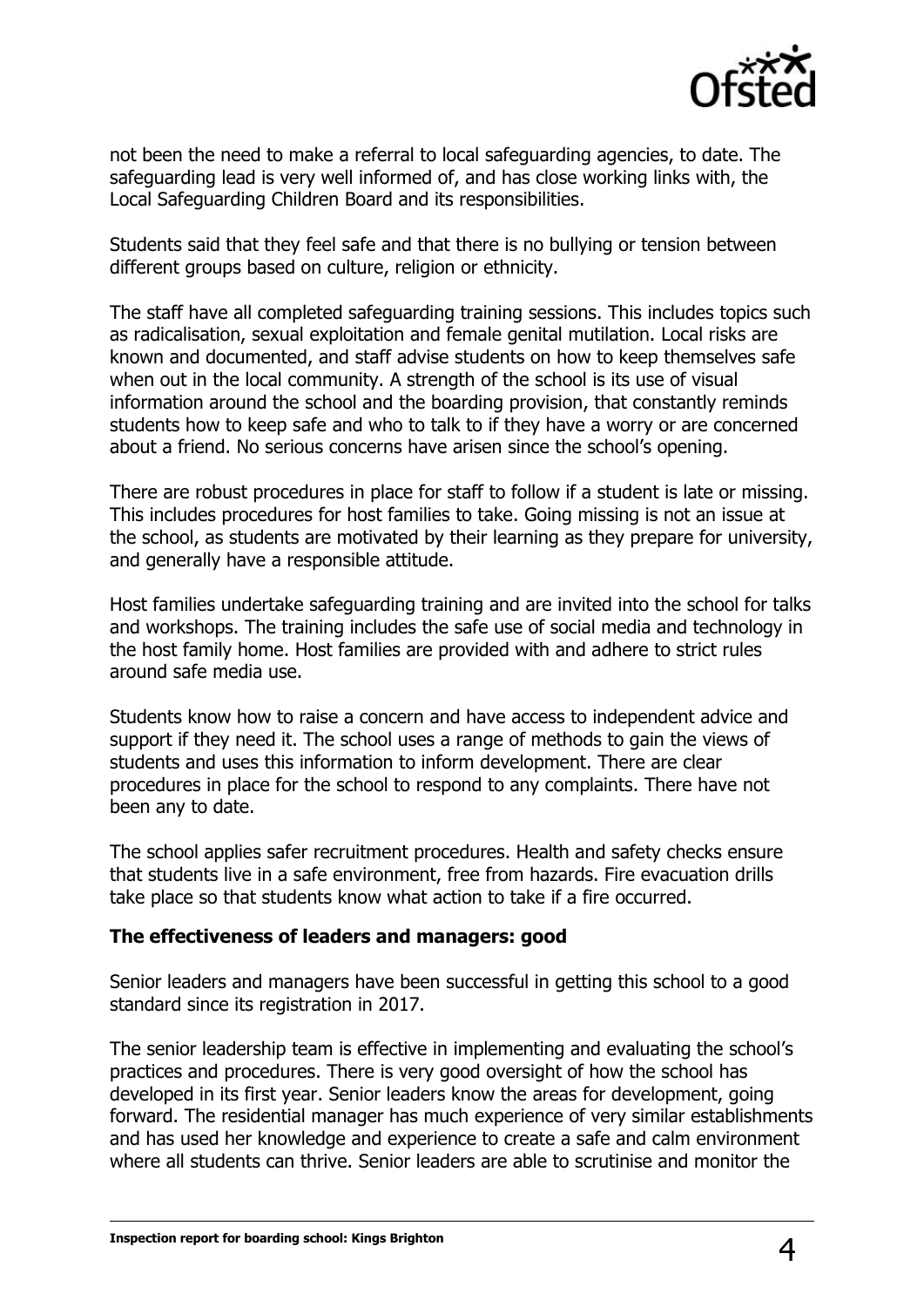

school effectively. They respond positively to challenge and constructive advice. This means that students live in an environment where there is a strong desire for continual development and success.

The school's self-evaluation welfare report has been undertaken with reference to an outdated inspection framework. There are areas in the report that need developing, such as how progress made against identified actions can be measured and dates for completion.

Governance is effective. Senior leaders and managers are challenged, as well as being in receipt of support. The new auditing systems being introduced will strengthen the oversight of quality across many areas of the school.

This was a welfare-only inspection, so it is not possible to comment on how well students make progress in education. However, inspectors noted that students have a very positive attitude to learning. The very good quality of the host families also supports their education.

The management of the host family provision is very good. Organised systems allow for host families to have confidence in student placements and know that they can seek advice and guidance at all times.

Leaders and managers seek continued improvement and development. Staff, host families and students comment positively on the focus that leaders have. They are visible, and provide appropriate support and guidance.

All national minimum standards have been met.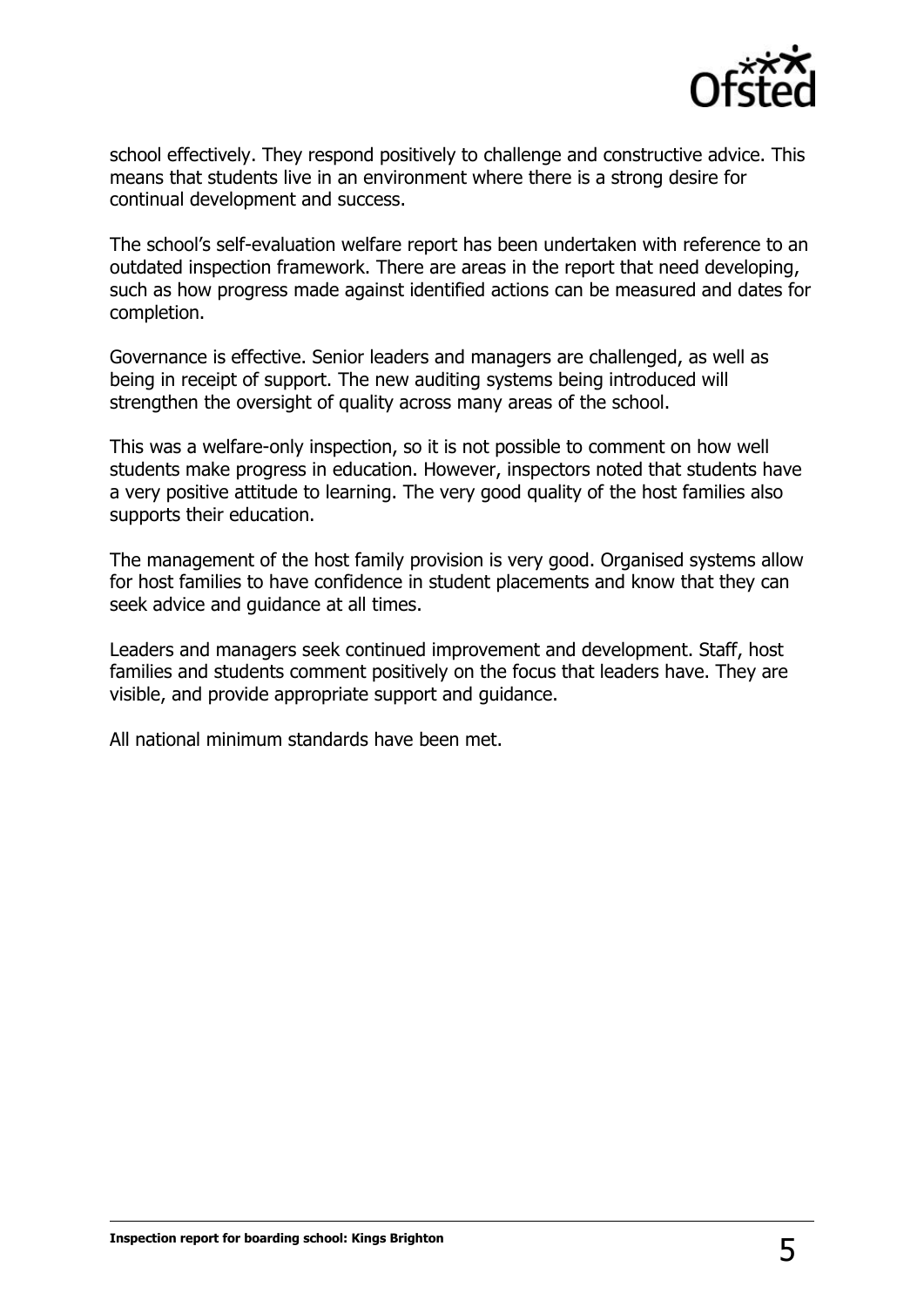

### **Information about this inspection**

Inspectors have looked closely at the experiences and progress of children and young people. Inspectors considered the quality of work and the difference made to the lives of children and young people. They watched how professional staff work with children and young people and each other and discussed the effectiveness of help and care provided. Wherever possible, they talked to children and young people and their families. In addition, the inspectors have tried to understand what the school knows about how well it is performing, how well it is doing and what difference it is making for the children and young people whom it is trying to help, protect and look after.

Using the 'Social care common inspection framework', this inspection was carried out under the Children Act 1989 to assess the effectiveness of the service, how it meets the core functions of the service as set out in legislation, and to consider how well it complies with the national minimum standards.

## **Boarding school details**

**Unique reference number:** 1241781

**Headteacher/teacher in charge:** Nigel Addison

**Type of school:** boarding school

**Telephone number:** 01273 443636

**Email address:** nigel.addison@kingseducation.com

## **Inspectors**

Liz Driver: social care inspector Janet Fraser: SHMI